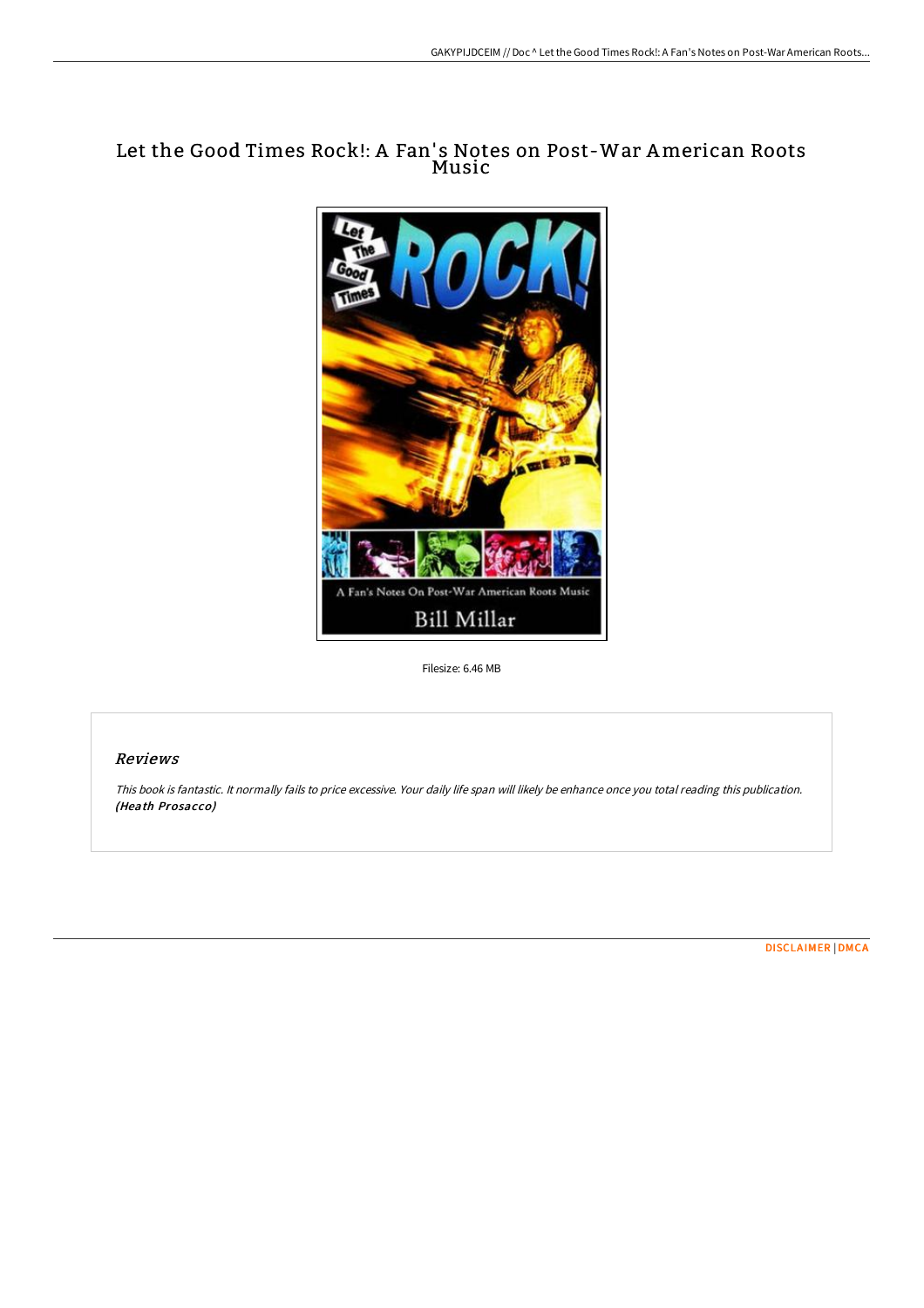#### LET THE GOOD TIMES ROCK!: A FAN'S NOTES ON POST-WAR AMERICAN ROOTS MUSIC



To read Let the Good Times Rock!: A Fan's Notes on Post-War American Roots Music eBook, make sure you refer to the button below and save the document or gain access to additional information that are have conjunction with LET THE GOOD TIMES ROCK!: A FAN'S NOTES ON POST-WAR AMERICAN ROOTS MUSIC ebook.

Music Mentor Books. Paperback. Book Condition: new. BRAND NEW, Let the Good Times Rock!: A Fan's Notes on Post-War American Roots Music, Bill Millar, Peter Guralnick, For almost four decades, the name 'Bill Millar' has been synonymous with the very best in British music writing - from his pioneering books on the Drifters and the Coasters, to his long-running 'Echoes' column in "Record Mirror", "Let It Rock" and "Melody Maker", to the authoritative sleevenotes he has penned for dozens of albums. This fabulous new book collects together 49 of his best pieces - some previously unpublished - in a thematic compilation covering hillbilly, rockabilly, R&B, rock 'n' roll, doo-wop, swamp pop and soul. This book includes essays on the early Sixties doo-wop renaissance, acapella, the swamp pop phenomenon and blue-eyed soul, as well as detailed profiles of some of the most fascinating and influential personalities of each era: Johnnie Allan, Rod Bernard, Bob Bertram, Clarence 'Gatemouth' Brown, Roy Buchanan, Roy C, Ray Campi, Johnny Carroll, Roy Clark, Albert Collins, Mac Curtis, Big Al Downing, Charlie Gracie, Herb Hardesty, Dale Hawkins, Screamin' Jay Hawkins, Cecil Holmes, Ivory Joe Hunter, Bull Moose Jackson, Etta James, Jerry Jaye, Young Jessie, Johnny & The Hurricanes, Benny Joy, Baker Knight, Sonny Knight, Jerry Lee Lewis, Lonnie Mack, Stick McGhee, Big Jay McNeely, Bob Montgomery, Lattie Moore, Jimmy Murphy, Eddie Noack, Tony Orlando, Mike Pedicin, Carl Perkins, the Platters, Marvin Rainwater, John Richbourg, Tommy Sands, Major Bill Smith, the Velvets, Link Wray and Big Jim Wynn. Passionate and knowledgable, music journalism rarely comes much better than this.

B Read Let the Good Times Rock!: A Fan's Notes on Post-War [American](http://bookera.tech/let-the-good-times-rock-a-fan-x27-s-notes-on-pos.html) Roots Music Online  $\begin{array}{c} \hline \Xi \end{array}$ [Download](http://bookera.tech/let-the-good-times-rock-a-fan-x27-s-notes-on-pos.html) PDF Let the Good Times Rock!: A Fan's Notes on Post-War American Roots Music